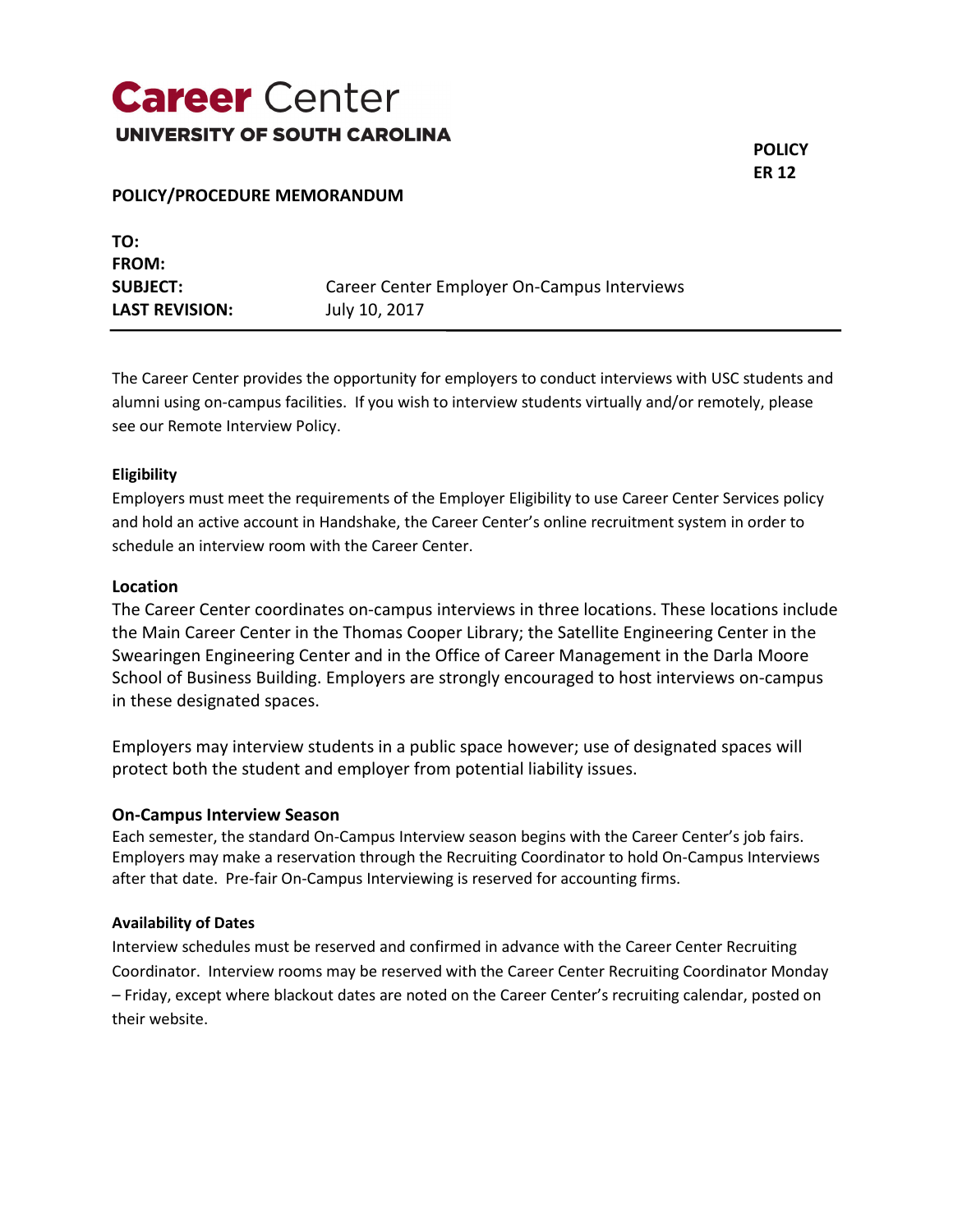# **Career** Center **UNIVERSITY OF SOUTH CAROLINA**

**POLICY ER 12**

## **POLICY/PROCEDURE MEMORANDUM**

**Availability of Interview Time Slots**

8:30 am – Interviews may begin.

5:00 pm – Interviews & associated employer discussions must be completed and employers must vacate the interview rooms.

Interview time slots will vary depending on the needs of the employer, but typically run 30 minutes, 45 minutes, or 1 hour.

### **Arrival Time**

Check-in will be available at 8:30 am. Keep in mind, our campus is located downtown Columbia and finding parking can be challenging. Be sure to allow ample time to find parking and to walk to our building.

#### **Parking**

Parking for the Thomas Cooper Library location is available in the Bull Street Garage, which is located on the corner of Blossom and Bull Streets at 611 Bull Street.

Parking for the Darla Moore School of Business is available in the Discovery Plaza Garage, which is located at 821 Park Street.

Parking in the Swearingen Engineering Center is located at reserved metered spaces on Catawba Street. The address is 300 Main Street.

The recruiting coordinator will provide detailed parking instruction upon confirmation of your interview date.

### **On-Campus Interviews for Third Party Employers**

An employer designated in Handshake as a Third Party Recruiter may hold on-campus interviews in the Career Center, provided the open position is with their organization. Oncampus interviews for Third Party Recruiters will operate as a Rooms Only schedule. This means the employer will contact the students directly and set the schedule.

### **Invited or Accepted Students**

The Career Center strongly recommends that an employer who has invited or accepted a student for an on-campus interview continue to interview that student, even if there has been an employer error or change in the desired preselect student list. It is the view of the Career